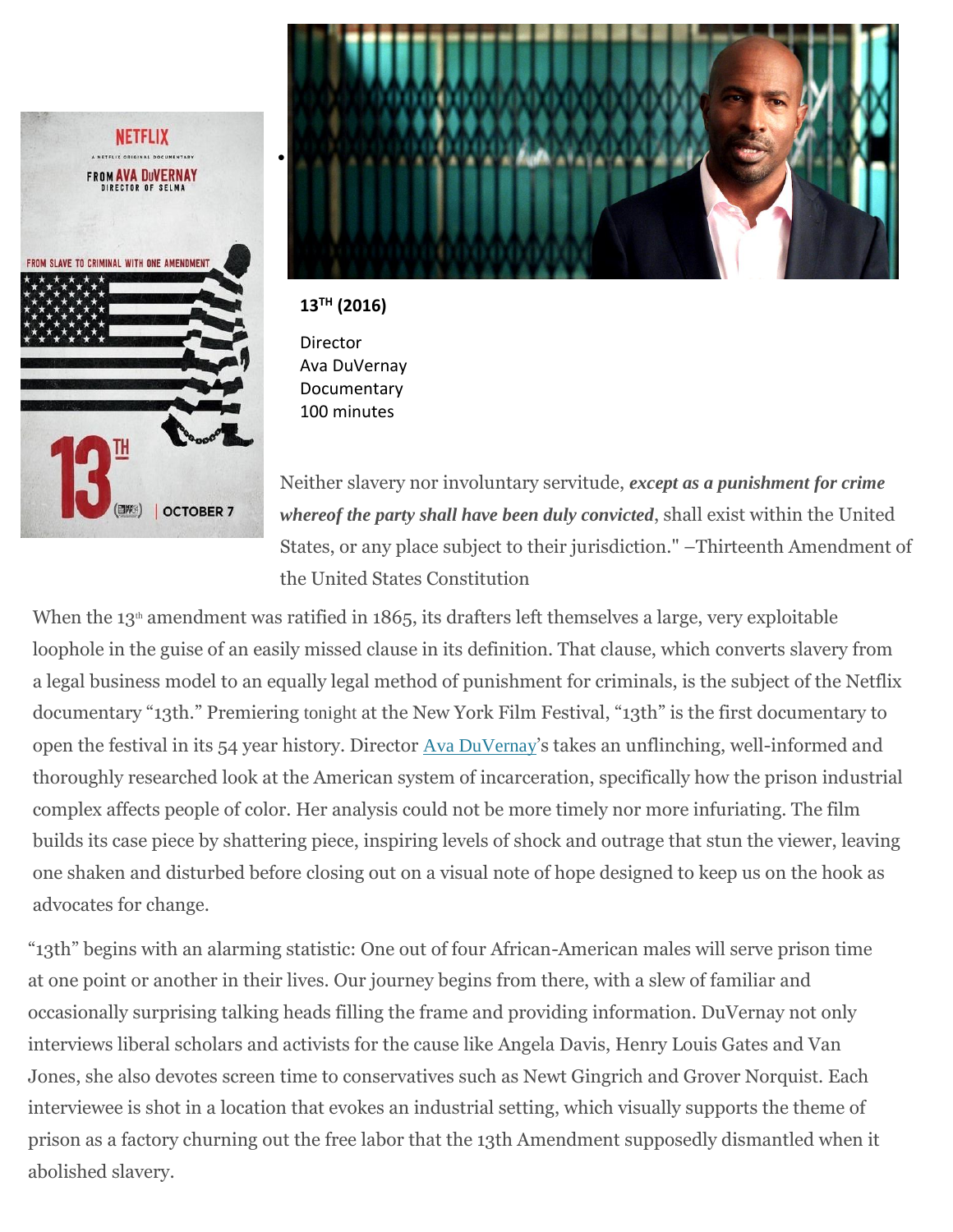We're told that, after the Civil War, the economy of the former Confederate States of America was decimated. Their primary source of income, slaves, were no longer obligated to line Southerners' pockets with their blood, sweat and tears. Unless, of course, they were criminals. "Except as punishment for a crime whereof the party shall have been duly convicted" reads the loophole in the law. In the first iteration of a "Southern strategy," hundreds of newly emancipated slaves were re-enlisted into free, legal servitude courtesy of minor or trumped-up charges. The duly convicted part may have been questionable, but by no means did it need to be justifiably proven.

So begins a cycle that DuVernay examines in each of its evolving iterations; when one method of subservience-based terror falls out of favor, another takes its place. The list feels endless and includes lynching, Jim Crow, Nixon's presidential campaign, Reagan's War on Drugs, Bill Clinton's Three Strikes and mandatory sentencing laws and the current cash-for-prisoners model that generates millions for private bail and incarceration firms.

That last item is a major point of discussion in "13th", with an onscreen graphic keeping tally of the number of prisoners in the system as the years pass. Starting in the 1940's, the curve of the prisoner count graph begins rising slowly though steeply. A meteoric rise began during the Civil Rights movement and continued into the current day. As this statistic rises, so does the level of decimation of families of color. The stronger the protest for rights, the harder the system fights back against it with means of incarceration. Profit becomes the major by-product of this cycle, with an organization called ALEC providing a scary, sinister influence on building laws that make its corporate members richer.

Several times throughout "13th" there is a shock cut to the word CRIMINAL, which stands alone against a black background and is centered on the huge movie screen. It serves as a reminder that far too often, people of color are seen as simply that, regardless of who they are. Starting with D.W. Griffith's "The [Birth](https://www.rogerebert.com/reviews/great-movie-the-birth-of-a-nation-1915) of a [Nation](https://www.rogerebert.com/reviews/great-movie-the-birth-of-a-nation-1915)", DuVernay traces the myth of the scary Black felon with supernatural levels of strength and deviant sexual potency, a myth designed to terrify the majority into believing that only White people were truly human and deserving of proper treatment. This dehumanization allowed for the acceptance of laws and ideas that had more than a hint of bias. We see higher sentences given for crack vs. cocaine possession and plea bargains accepted by innocent people too terrified to go to trial. We also learn that a troubling percentage of people remain in jail because they're too poor to post their own bail. And regardless of your color, if you're a felon, you can no longer vote to change the laws that may have unfairly prosecuted you. You lose a primary right all Americans have.